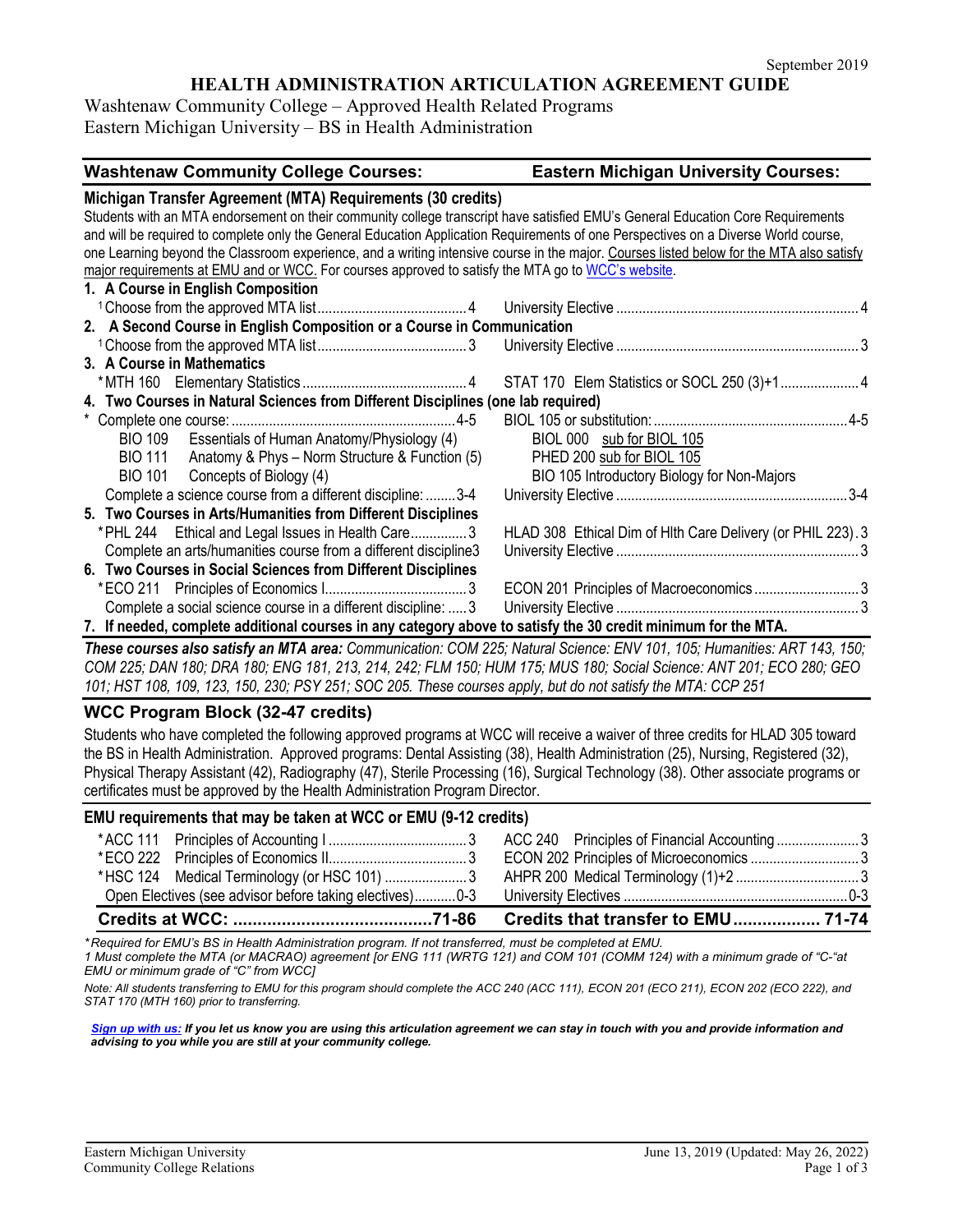# **HEALTH ADMINISTRATION ARTICULATION AGREEMENT GUIDE**

Washtenaw Community College – Approved Health Related Programs Eastern Michigan University – BS in Health Administration

# **Completion of the BS in Health Administration at EMU**

Students are admitted to EMU as Health Administration "intent" and must submit a supplemental application for admission to the program after completion of the foundational requirements of Macro- and Microeconomics, Statistics, and Principles of Accounting. The College of Health and Human Services (CHHS) advising center will assist students in course planning and the supplemental application process.

#### **Program Admission Requirements:**

- 1. Completed a minimum of 45 hours of undergraduate coursework at an accredited institution of higher learning with a minimum cumulative grade point average of 2.5.
- 2. Completed the MTA or MACRAO agreement (or WRTG 121 and COMM 124 with a minimum grade of "C-"at EMU).

# **Major Requirements (46-49 credits)**

## **Health Administration Requirements (46-49 credits)**

| 1 HLAD 305      | The U.S. Health Care System0-3                        |  |
|-----------------|-------------------------------------------------------|--|
| HLAD 307W       | Comm Effectiveness in Health Admin3                   |  |
| HLAD 310        | Administration of Health Care Orgs  3                 |  |
| HLAD 311        | Management of Health Services3                        |  |
| HLAD 312        | Health Personnel Mgmt & Dev (or MGMT 384) 3           |  |
| HLAD 315        | Data Analysis for the Health Science3                 |  |
| HLAD 416        |                                                       |  |
| HLAD 418        | Principles of Healthcare Finance 3                    |  |
| HLAD 419        | Legal & Regulatory Issues in HC 4                     |  |
| HLAD 420        | Health Insurance & Reimbursement3                     |  |
| HLAD 425        | Decision Making for Health Administrators 3           |  |
| HLAD 488L4      |                                                       |  |
| <b>ECON 436</b> |                                                       |  |
|                 | Restricted HLAD Electives (two courses from below)  6 |  |
| <b>HLAD 250</b> | Intro to Public Health (3)                            |  |
| HLAD 313        | Health Care Quality (3)                               |  |
| HLAD 323        | Introduction to Epidemiology (3)                      |  |
| HLAD 401        | Legal Issues in Health Care (3)                       |  |
| HLAD 402        | Health Policy (3)                                     |  |
| HLAD 476        | Intro to Healthcare Informatics (3)                   |  |
|                 |                                                       |  |

#### **Sample Sequence for Completing the BS in Health Administration**

#### **First Semester**

#### **Second Semester**

| HLAD 315 W, S; pre-req: HLAD 305, 307W, approved |  |
|--------------------------------------------------|--|
|                                                  |  |
|                                                  |  |

#### **Third Semester**

## **Fourth Semester**

*<sup>1</sup> HLAD 305 will be waived if a student completes an Approved Health Related program.*